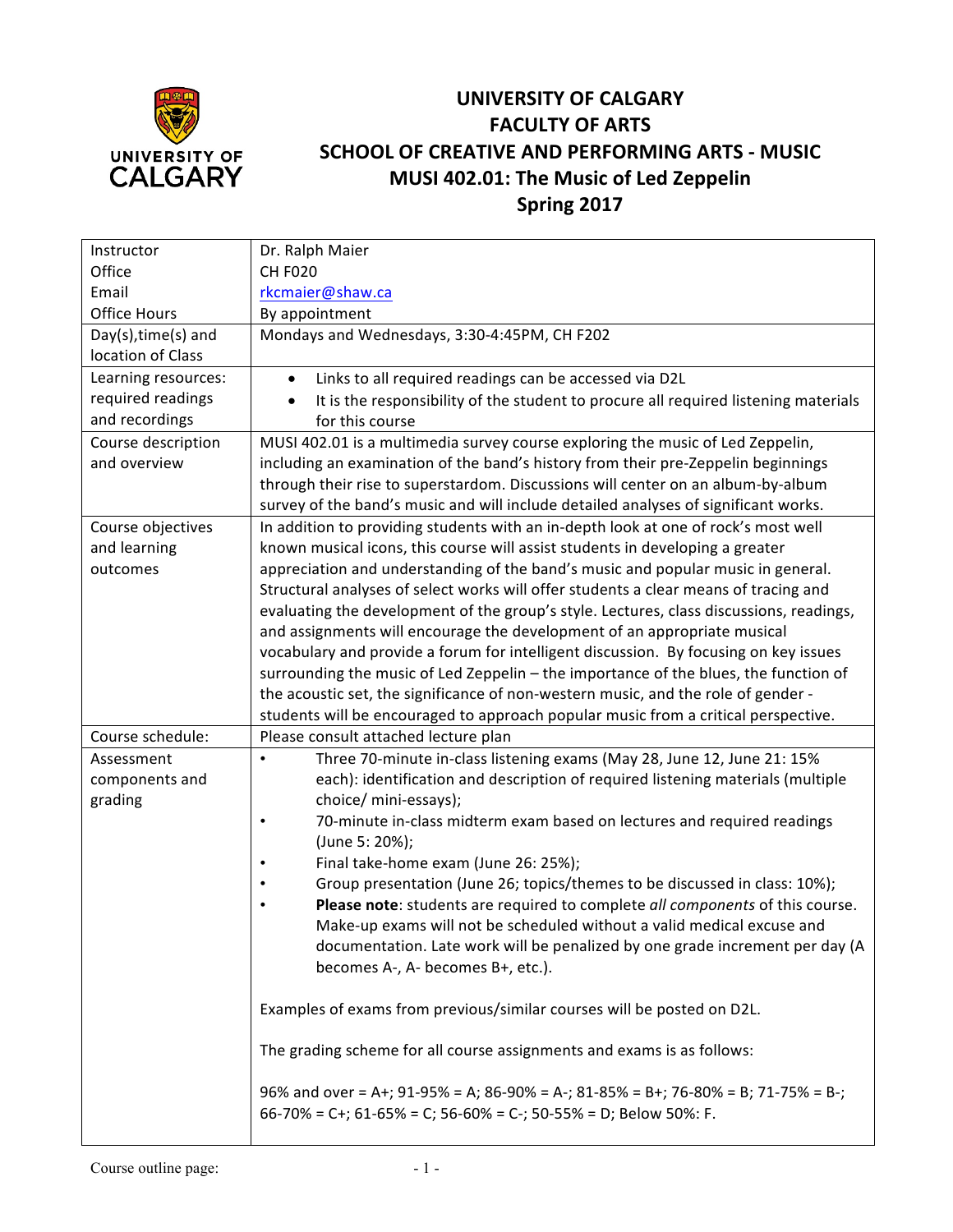| Assessment<br>expectations | Expectations for Writing: All written work will be evaluated in terms of content, form<br>and language competency. Writing skills are important to academic study across all<br>disciplines. Consequently, instructors may use their assessment of writing quality as a<br>factor in the evaluation of student work. Please refer to the Undergraduate Calendar<br>E.2 Writing Across the Curriculum policy for details.<br>Expectations for Attendance and Participation: Please refer to the Undergraduate<br>Calendar E.3 Attendance for details. |             |              |                                                                                                                                                                        |  |  |
|----------------------------|------------------------------------------------------------------------------------------------------------------------------------------------------------------------------------------------------------------------------------------------------------------------------------------------------------------------------------------------------------------------------------------------------------------------------------------------------------------------------------------------------------------------------------------------------|-------------|--------------|------------------------------------------------------------------------------------------------------------------------------------------------------------------------|--|--|
|                            | <b>Guidelines for Formatting Assignments: Please consult the Chicago Manual of Style</b>                                                                                                                                                                                                                                                                                                                                                                                                                                                             |             |              |                                                                                                                                                                        |  |  |
|                            | Late Assignments: Make-up exams will not be scheduled without the most compelling<br>reasons and must be accompanied by appropriate documentation. Late work will be<br>penalized by one grade increment per day (A becomes A-, A- becomes B+, etc.).                                                                                                                                                                                                                                                                                                |             |              |                                                                                                                                                                        |  |  |
|                            |                                                                                                                                                                                                                                                                                                                                                                                                                                                                                                                                                      |             |              | Criteria That Must Be Met To Pass: A passing grade will only be awarded where                                                                                          |  |  |
|                            |                                                                                                                                                                                                                                                                                                                                                                                                                                                                                                                                                      |             |              | students convincingly demonstrate a working familiarity of the music, composers,                                                                                       |  |  |
|                            |                                                                                                                                                                                                                                                                                                                                                                                                                                                                                                                                                      |             |              | genres and cultures represented in class lectures, course readings and required                                                                                        |  |  |
|                            | listening.                                                                                                                                                                                                                                                                                                                                                                                                                                                                                                                                           |             |              |                                                                                                                                                                        |  |  |
| Grading scale              |                                                                                                                                                                                                                                                                                                                                                                                                                                                                                                                                                      |             |              | For the course as a whole, letter grades should be understood as follows, as outlined in                                                                               |  |  |
|                            |                                                                                                                                                                                                                                                                                                                                                                                                                                                                                                                                                      |             |              | the section F.2 of the Undergraduate Calendar for 2015-2016:                                                                                                           |  |  |
|                            |                                                                                                                                                                                                                                                                                                                                                                                                                                                                                                                                                      | Grade<br>A+ | GPA<br>4.00  | Description<br>Outstanding.                                                                                                                                            |  |  |
|                            |                                                                                                                                                                                                                                                                                                                                                                                                                                                                                                                                                      |             |              |                                                                                                                                                                        |  |  |
|                            |                                                                                                                                                                                                                                                                                                                                                                                                                                                                                                                                                      | A           | 4.00         | Excellent-superior performance, showing comprehensive<br>understanding of subject matter.                                                                              |  |  |
|                            |                                                                                                                                                                                                                                                                                                                                                                                                                                                                                                                                                      | А-<br>B+    | 3.70<br>3.30 |                                                                                                                                                                        |  |  |
|                            |                                                                                                                                                                                                                                                                                                                                                                                                                                                                                                                                                      | В           | 3.00         | Good - clearly above average performance with knowledge of                                                                                                             |  |  |
|                            |                                                                                                                                                                                                                                                                                                                                                                                                                                                                                                                                                      |             |              | subject matter generally complete.                                                                                                                                     |  |  |
|                            |                                                                                                                                                                                                                                                                                                                                                                                                                                                                                                                                                      | B-          | 2.70         |                                                                                                                                                                        |  |  |
|                            |                                                                                                                                                                                                                                                                                                                                                                                                                                                                                                                                                      | $C+$        | 2.30         |                                                                                                                                                                        |  |  |
|                            |                                                                                                                                                                                                                                                                                                                                                                                                                                                                                                                                                      | C           | 2.00         | Satisfactory - basic understanding of the subject matter.                                                                                                              |  |  |
|                            |                                                                                                                                                                                                                                                                                                                                                                                                                                                                                                                                                      | $C -$       | 1.70         | Receipt of a grade point average of 1.70 may not be sufficient for<br>promotion or graduation. (See individual undergraduate faculty<br>regulations.)                  |  |  |
|                            |                                                                                                                                                                                                                                                                                                                                                                                                                                                                                                                                                      | D+          | 1.30         |                                                                                                                                                                        |  |  |
|                            |                                                                                                                                                                                                                                                                                                                                                                                                                                                                                                                                                      | D           | 1.00         | Minimal pass - marginal performance; generally insufficient                                                                                                            |  |  |
|                            |                                                                                                                                                                                                                                                                                                                                                                                                                                                                                                                                                      | F           | 0            | preparation for subsequent courses in the same subject.<br>Fail - unsatisfactory performance or failure to meet course                                                 |  |  |
|                            |                                                                                                                                                                                                                                                                                                                                                                                                                                                                                                                                                      |             |              | requirements.                                                                                                                                                          |  |  |
|                            |                                                                                                                                                                                                                                                                                                                                                                                                                                                                                                                                                      |             |              |                                                                                                                                                                        |  |  |
| Midterm and final          |                                                                                                                                                                                                                                                                                                                                                                                                                                                                                                                                                      |             |              | Final examinations may be scheduled at any time during the examination period (11-22                                                                                   |  |  |
| examination scheduling     |                                                                                                                                                                                                                                                                                                                                                                                                                                                                                                                                                      |             |              | December for Fall 2015 term; 16-27 April for Winter 2016 term); students should therefore                                                                              |  |  |
|                            |                                                                                                                                                                                                                                                                                                                                                                                                                                                                                                                                                      |             |              | avoid making prior travel, employment, or other commitments for this period. If a student is                                                                           |  |  |
|                            |                                                                                                                                                                                                                                                                                                                                                                                                                                                                                                                                                      |             |              | unable to write an exam through no fault of his or her own for medical or other valid reasons,                                                                         |  |  |
|                            |                                                                                                                                                                                                                                                                                                                                                                                                                                                                                                                                                      |             |              | documentation must be provided and an opportunity to write the missed exam may be<br>given. Students are encouraged to review all examination policies and procedures: |  |  |
|                            |                                                                                                                                                                                                                                                                                                                                                                                                                                                                                                                                                      |             |              | ucalgary.ca/registrar/exams/deferred final                                                                                                                             |  |  |
| Deferrals of               |                                                                                                                                                                                                                                                                                                                                                                                                                                                                                                                                                      |             |              | It is possible to request a deferral of term work or final examinations for reasons of illness,                                                                        |  |  |
| exams/term work            |                                                                                                                                                                                                                                                                                                                                                                                                                                                                                                                                                      |             |              | accident, family or domestic affliction, or religious obligations. Please check with your advisor if                                                                   |  |  |
|                            |                                                                                                                                                                                                                                                                                                                                                                                                                                                                                                                                                      |             |              | any of these issues make it impossible for you to sit an exam or finish term work by stated                                                                            |  |  |
|                            |                                                                                                                                                                                                                                                                                                                                                                                                                                                                                                                                                      |             |              | deadlines. ucalgary.ca/registrar/exams/deferred_final                                                                                                                  |  |  |
|                            |                                                                                                                                                                                                                                                                                                                                                                                                                                                                                                                                                      |             |              | ucalgary.ca/pubs/calendar/current/g-6.html                                                                                                                             |  |  |
|                            |                                                                                                                                                                                                                                                                                                                                                                                                                                                                                                                                                      |             |              | ucalgary.ca/pubs/calendar/current/g-7.html                                                                                                                             |  |  |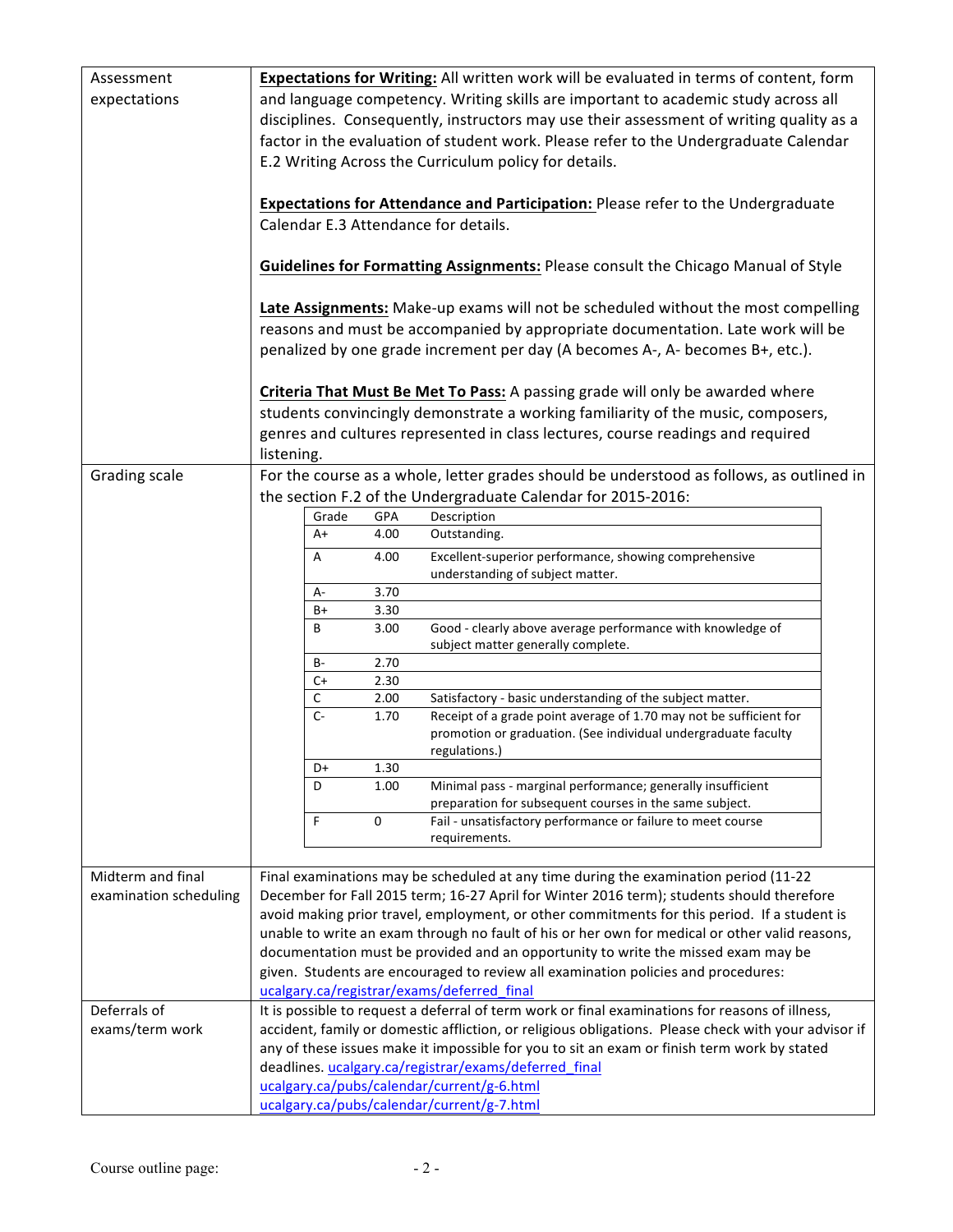| Internet and electronic                       | elearn.ucalgary.ca/category/d2l/                                                                                                  |  |  |  |  |
|-----------------------------------------------|-----------------------------------------------------------------------------------------------------------------------------------|--|--|--|--|
| communication device                          | ucalgary.ca/emergencyplan/emergency-instructions/uc-emergency-app                                                                 |  |  |  |  |
|                                               | The in-class use of computers may be approved by your Instructor. Cell phones and other                                           |  |  |  |  |
|                                               | electronic communication devices should be silenced or turned off upon entering the                                               |  |  |  |  |
|                                               | classroom. If you violate the Instructor's policy regarding the use of electronic communication                                   |  |  |  |  |
|                                               | devices in the classroom, you may be asked to leave the classroom; repeated abuse may result                                      |  |  |  |  |
|                                               | in a charge of misconduct. No audio or video recording of any kind is allowed in class without                                    |  |  |  |  |
|                                               | explicit permission of the Instructor.                                                                                            |  |  |  |  |
| Academic integrity,                           | The University of Calgary is committed to the highest standards of academic integrity and                                         |  |  |  |  |
| plagiarism                                    | honesty. Students are expected to be familiar with these standards regarding academic                                             |  |  |  |  |
|                                               | honesty and to uphold the policies of the University in this respect. Students are referred to the                                |  |  |  |  |
|                                               | section on plagiarism in the University Calendar (ucalgary.ca/pubs/calendar/current/k-2.html)                                     |  |  |  |  |
|                                               | and are reminded that plagiarism-- Using any source whatsoever without clearly documenting                                        |  |  |  |  |
|                                               | it-is an extremely serious academic offence. Consequences include failure on the assignment,                                      |  |  |  |  |
|                                               | failure in the course and possibly suspension or expulsion from the university. You must                                          |  |  |  |  |
|                                               | document not only direct quotations but also paraphrases and ideas where they appear in your                                      |  |  |  |  |
|                                               | text. A reference list at the end is insufficient by itself. Readers must be able to tell exactly                                 |  |  |  |  |
|                                               | where your words and ideas end and other people's words and ideas begin. This includes                                            |  |  |  |  |
|                                               | assignments submitted in non-traditional formats such as Web pages or visual media, and                                           |  |  |  |  |
|                                               | material taken from such sources. Please consult your instructor or the Student Success Centre                                    |  |  |  |  |
|                                               | (TFDL 3rd Floor) if you have any questions regarding how to document sources.                                                     |  |  |  |  |
| Copyright                                     | It is the responsibility of students and professors to ensure that materials they post or                                         |  |  |  |  |
|                                               | distribute to others comply with the Copyright Act and the University's Fair Dealing Guidance                                     |  |  |  |  |
|                                               | for Students. Further copyright information for students is available on the Copyright Office                                     |  |  |  |  |
|                                               | web page (library.ucalgary.ca/copyright).                                                                                         |  |  |  |  |
| Academic                                      | Students seeking an accommodation based on disability or medical concerns should contact                                          |  |  |  |  |
| accommodation                                 | Student Accessibility Services (SAS); SAS will process the request and issue letters of                                           |  |  |  |  |
|                                               | accommodation to instructors. For additional information on support services and                                                  |  |  |  |  |
|                                               | accommodations for students with disabilities, visit www.ucalgary.ca/access/. Students who                                        |  |  |  |  |
|                                               | require an accommodation in relation to their coursework based on a protected ground other                                        |  |  |  |  |
|                                               | than disability should communicate this need in writing to their Instructor.                                                      |  |  |  |  |
|                                               | The full policy on Student Accommodations is available                                                                            |  |  |  |  |
| <b>FOIP</b>                                   | at http://www.ucalgary.ca/policies/files/policies/student-accommodation-policy 0.pdf.<br>ucalgary.ca/secretariat/privacy          |  |  |  |  |
| Student misconduct                            |                                                                                                                                   |  |  |  |  |
| Academic standing                             | ucalgary.ca/pubs/calendar/current/k.html<br>ucalgary.ca/pubs/calendar/current/f.html                                              |  |  |  |  |
|                                               |                                                                                                                                   |  |  |  |  |
| Safewalk                                      | 220-5333 anytime. ucalgary.ca/security/safewalk                                                                                   |  |  |  |  |
| Campus security                               | 220-5333. Help phones: located throughout campus, parking lots, and elevators. They connect                                       |  |  |  |  |
|                                               | directly to Campus Security; in case of emergency, press the red button.                                                          |  |  |  |  |
| <b>Emergency evacuation</b>                   | Assembly points for emergencies have been identified across campus. THE PRIMARY                                                   |  |  |  |  |
|                                               | <b>ASSEMBLY POINT FOR CRAIGIE HALL IS THE PROFESSIONAL FACULTIES FOOD COURT. For</b>                                              |  |  |  |  |
|                                               | more information, see the University of Calgary's Emergency Management website:                                                   |  |  |  |  |
|                                               | ucalgary.ca/emergencyplan/assemblypoints<br>For academic advising, visit the Arts Students' Centre (ASC) for answers about course |  |  |  |  |
| Faculty of Arts program                       |                                                                                                                                   |  |  |  |  |
| advising and student<br>information resources | registration, graduation checks, and the 'big picture' on programs and majors. Drop in at SS102,                                  |  |  |  |  |
|                                               | email us at ascarts@ucalgary.ca or call us at 403-220-3580. You can also visit the Faculty of Arts                                |  |  |  |  |
|                                               | website at arts.ucalgary.ca/undergraduate which has detailed information on common<br>academic concerns.                          |  |  |  |  |
|                                               | For academic success support, such as writing support, peer support, success seminars, and                                        |  |  |  |  |
|                                               | learning support, visit the Student Success Centre on the third floor of the Taylor Family Digital                                |  |  |  |  |
|                                               | Library (TFDL), email them at success@ucalgary.ca or visit their website at ucalgary.ca/ssc/ for                                  |  |  |  |  |
|                                               | more information or to book an appointment.                                                                                       |  |  |  |  |
|                                               | For enrolment assistance, including registration (add/drop/swap) changes, paying fees, and                                        |  |  |  |  |
|                                               | navigating your Student Centre, contact Enrolment Services at 403-210-ROCK [7625], by email                                       |  |  |  |  |
|                                               | at futurestudents@ucalgary.ca or visit them at the MacKimmie Block 117.                                                           |  |  |  |  |
|                                               |                                                                                                                                   |  |  |  |  |